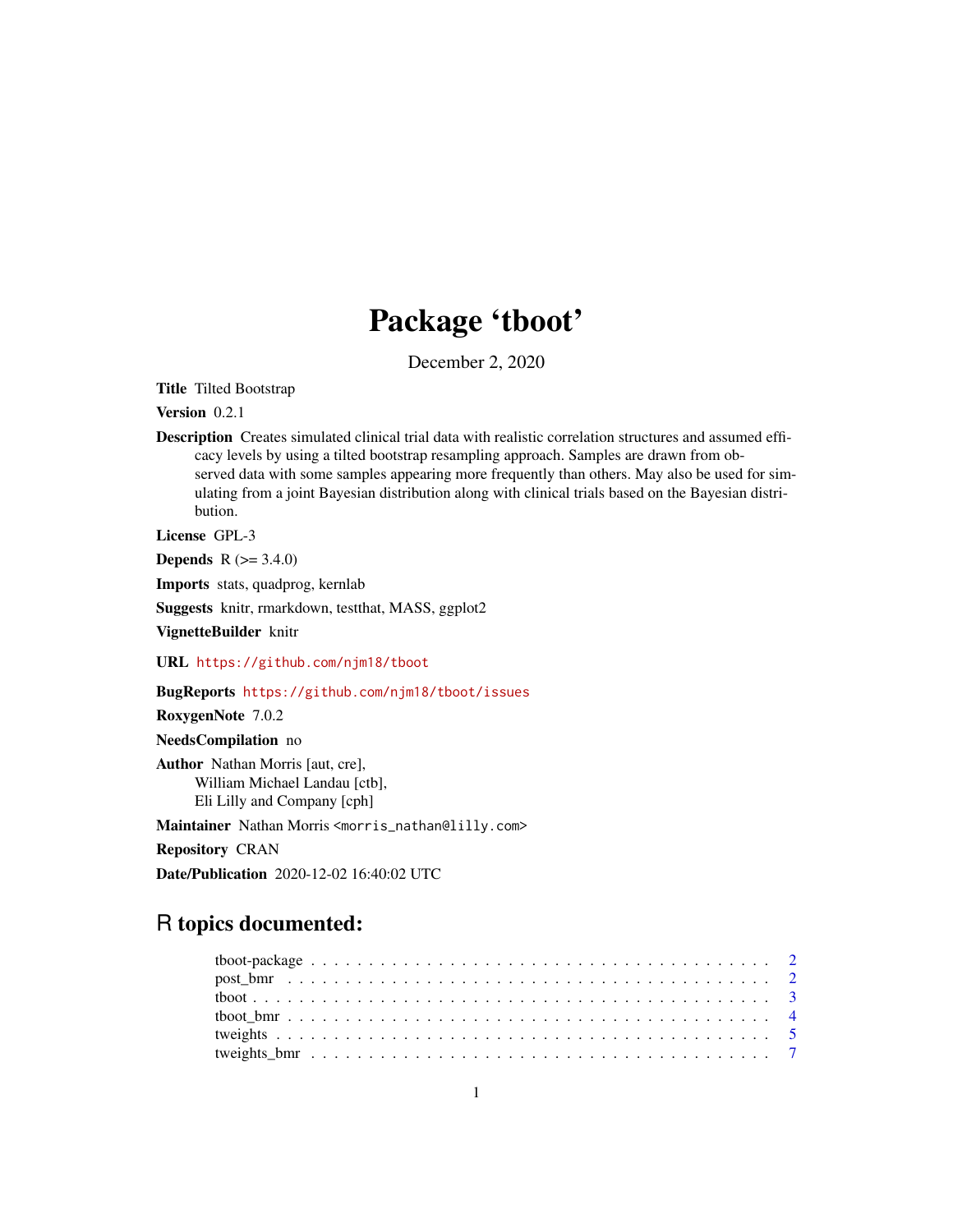#### <span id="page-1-0"></span>**Index** [9](#page-8-0)

#### Description

tboot: tilted bootstrapping and Bayesian marginal reconstruction.

#### Author(s)

Nathan Morris <morris\_nathan@lilly.com>

#### References

<https://github.com/njm18/tboot>

post\_bmr *Function post\_bmr*

#### Description

Simulates the joint posterior based upon a dataset and specified marginal posterior distribution of the mean of selected variables.

#### Usage

```
post_bmr(nsims, weights_bmr)
```
#### Arguments

| nsims       | The number of posterior simulations to draw.                                 |
|-------------|------------------------------------------------------------------------------|
| weights_bmr | An object of class 'tweights_bmr' created using the 'tweights_bmr' function. |

#### Value

A matrix of simulations from the posterior.

#### See Also

[tweights\\_bmr](#page-6-1)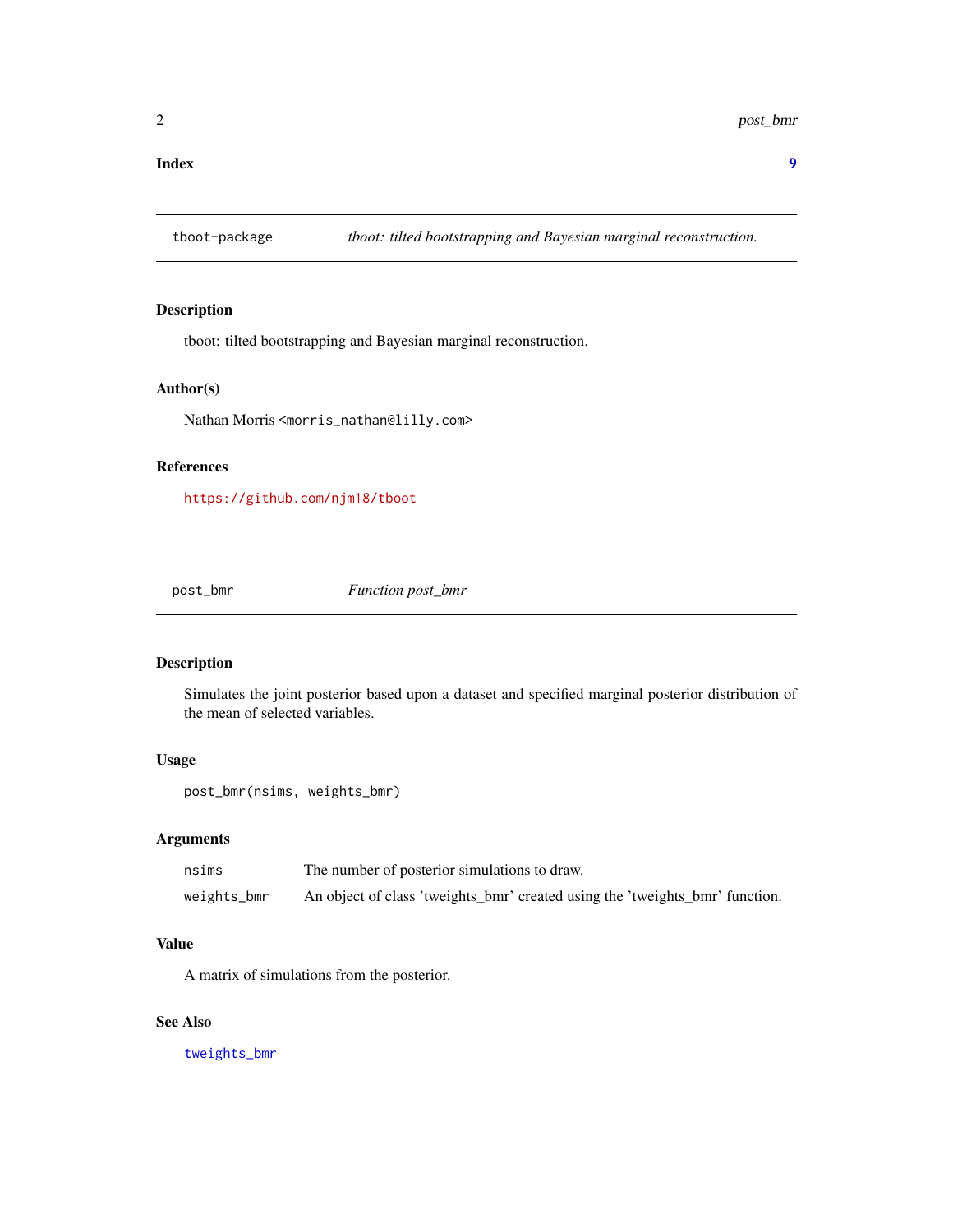#### <span id="page-2-0"></span>tboot 3

#### Examples

```
#Use winsorized marginal to keep marginal simulation within feasible bootstrap region
winsor=function(marginalSims,y) {
  l = min(y)u = max(y)ifelse(marginalSims<l,l,ifelse(marginalSims>u,u, marginalSims))
}
#Create an example marginal posterior
marginal = list(Sepal.Length=winsor(rnorm(10000,mean=5.8, sd=.2),iris$Sepal.Length),
               Sepal.Width=winsor(rnorm(10000,mean=3,sd=.2), iris$Sepal.Width),
               Petal.Length=winsor(rnorm(10000,mean=3.7,sd=.2), iris$Petal.Length)
\lambda#simulate
w = tweights_bmr(dataset = iris, marginal = marginal, silent = TRUE)
post_sims = post_bmr(1000, weights = w)
```
tboot *Function tboot*

#### Description

Bootstrap nrow rows of dataset using the given row-level weights.

#### Usage

```
tboot(nrow, weights, dataset = weights$dataset, fillMissingAug = TRUE)
```
#### Arguments

| nrow    | Number of rows in the new bootstrapped dataset.                                                                                                                                                                                                                                    |
|---------|------------------------------------------------------------------------------------------------------------------------------------------------------------------------------------------------------------------------------------------------------------------------------------|
| weights | An object of class 'tweights' output from the 'tweights' function.                                                                                                                                                                                                                 |
| dataset | Data frame or matrix to bootstrap. By default, the dataset will come from the<br>tweights object. Rows of the dataset must be in the same order as was used<br>for the 'tweights' call. However the dataset may include additional columns not<br>included in the 'tweights' call. |
|         | $\mathcal{C}$ , and the contract of the contract of the contract of the contract of the contract of the contract of the contract of the contract of the contract of the contract of the contract of the contract of the contract o                                                 |

fillMissingAug Fill in missing augmentation with primary weights resampling.

#### Details

Bootstrap samples from a dataset using the tilted weights. Details are further described in the vignette.

#### Value

A simulated dataset with 'nrow' rows.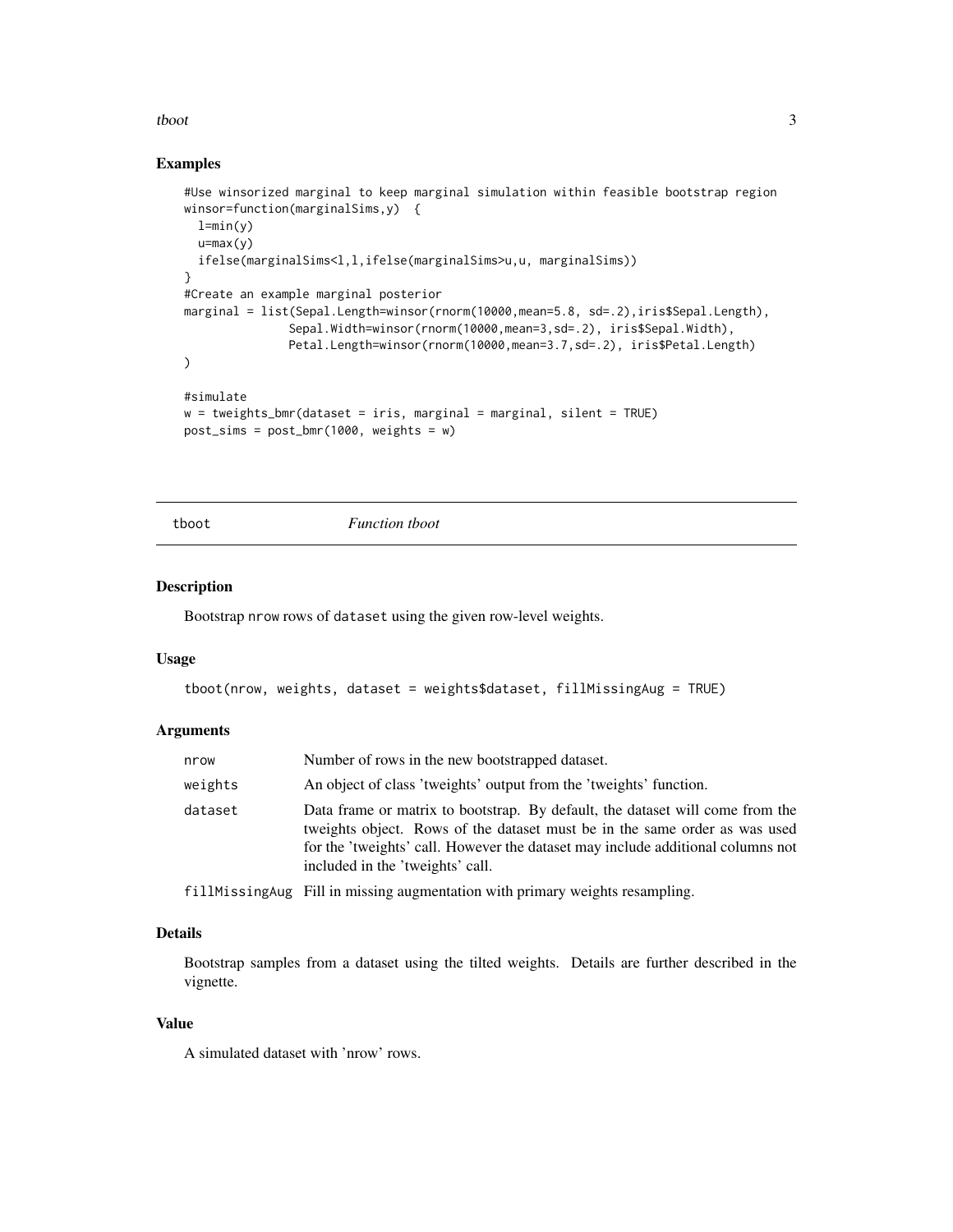#### See Also

[tweights](#page-4-1)

#### Examples

```
target=c(Sepal.Length=5.5, Sepal.Width=2.9, Petal.Length=3.4)
w = tweights(dataset = iris, target = target, silent = TRUE)
simulated_data = tboot(nrow = 1000, weights = w)
```
tboot\_bmr *Function tboot\_bmr*

#### Description

Bootstrap nrow rows of dataset using the given row-level weights.

#### Usage

tboot\_bmr(nrow, weights\_bmr, tol\_rel\_sd = 0.01)

#### Arguments

| nrow        | Number of rows in the new bootstrapped dataset.                                                                                                                                                                                     |
|-------------|-------------------------------------------------------------------------------------------------------------------------------------------------------------------------------------------------------------------------------------|
| weights_bmr | An object of class 'tweights_bmr' output from the 'tweights_bmr' function.                                                                                                                                                          |
| tol rel sd  | An error will be called if for some simulation if the target is not achievable<br>with the data. However, the error will only be called if max absolute difference<br>releative to the marginal standard is greater than specified. |

#### Details

Simulates a dataset by first simulating from the posterior distribution of the column means and then simulating a dataset with that underlying mean. Details a further documented in the vignette.

#### Value

A simulated dataset with 'nrow' rows. The underlying 'true' posterior parameter value is an attribute which can be extracted useing  $attr(ret, "post_bmr")$  where 'ret' is the matrix.

#### See Also

[tweights](#page-4-1)

<span id="page-3-0"></span>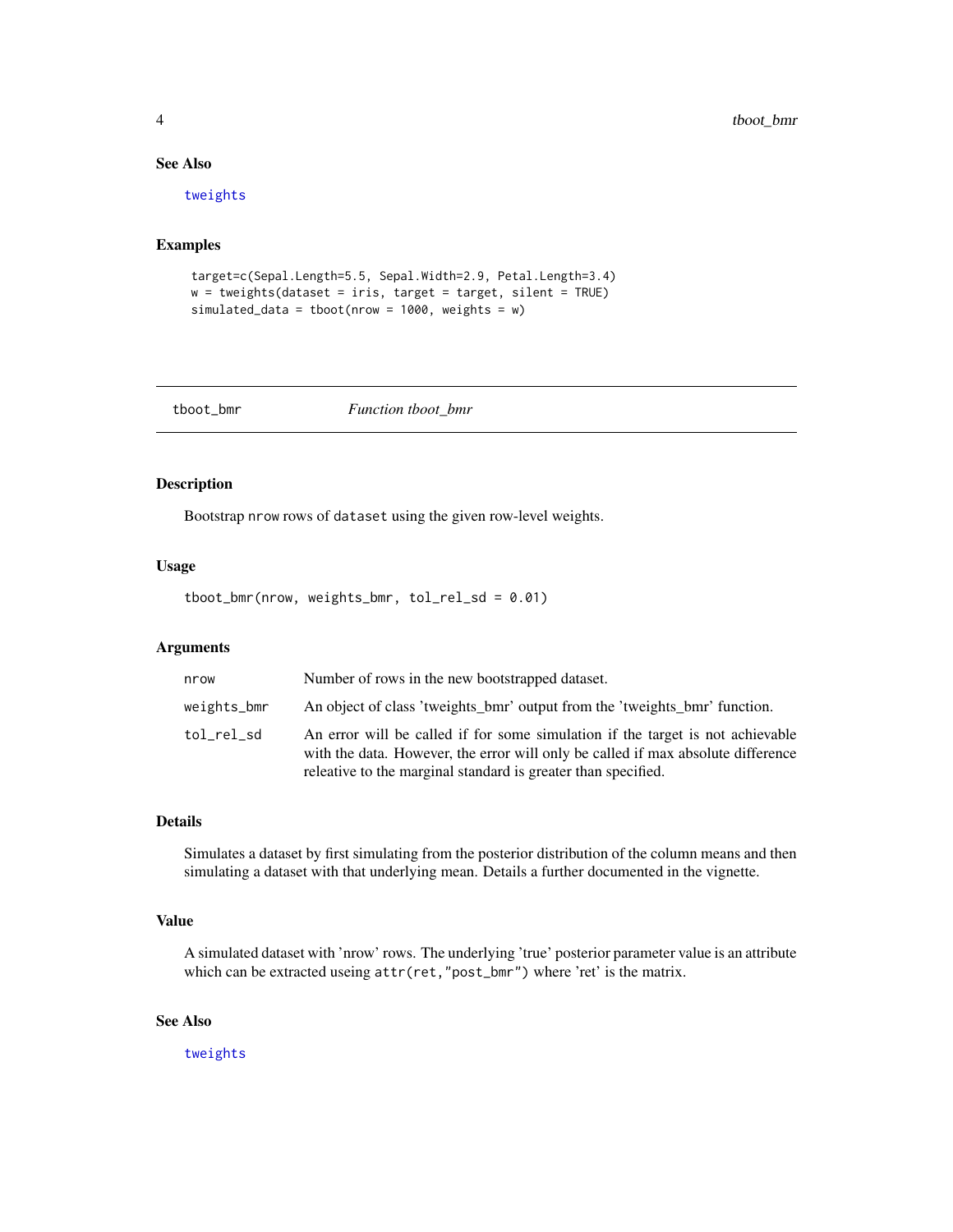#### <span id="page-4-0"></span>tweights 5

#### Examples

```
#Use winsorized marginal to keep marginal simulation within feasible bootstrap region
winsor=function(marginalSims,y) {
  l=min(y)u = max(y)ifelse(marginalSims<l,l,ifelse(marginalSims>u,u, marginalSims))
}
#Create an example marginal posterior
marginal = list(Sepal.Length=winsor(rnorm(10000,mean=5.8, sd=.2),iris$Sepal.Length),
               Sepal.Width=winsor(rnorm(10000,mean=3,sd=.2), iris$Sepal.Width),
               Petal.Length=winsor(rnorm(10000,mean=3.7,sd=.2), iris$Petal.Length)
\lambda#simulate
w = tweights_bmr(dataset = iris, marginal = marginal, silent = TRUE)
sample_data = tboot_bmr(1000, weights = w)
```
tweights *Function* tweights

#### Description

Returns a vector  $p$  of resampling probabilities such that the column means of tboot(dataset = dataset,  $p = p$ ) equals target on average.

#### Usage

```
tweights(dataset, target = apply(dataset, 2, mean), distance = "klqp",
  maxit = 1000, tol = 1e-08, warningcut = 0.05, silent = FALSE,
 Nindependent = 0)
```
#### Arguments

| dataset      | Data frame or matrix to use to find row weights.                                                                                                        |
|--------------|---------------------------------------------------------------------------------------------------------------------------------------------------------|
| target       | Numeric vector of target column means. If the 'target' is named, then all ele-<br>ments of names (target) should be in the dataset.                     |
| distance     | The distance to minimize. Must be either 'euchlidean,' 'klqp' or 'klpq' (i.e.<br>Kullback-Leibler). 'klqp' which is exponential tilting is recommended. |
| maxit        | Defines the maximum number of iterations for optimizing 'kl' distance.                                                                                  |
| tol          | Tolerance. If the achieved mean is too far from the target (i.e. as defined by tol)<br>an error will be thrown.                                         |
| warningcut   | Sets the cutoff for determining when a large weight will trigger a warning.                                                                             |
| silent       | Allows silencing of some messages.                                                                                                                      |
| Nindependent | Assumes the input also includes 'Nindependent' samples with independent columns.<br>See details.                                                        |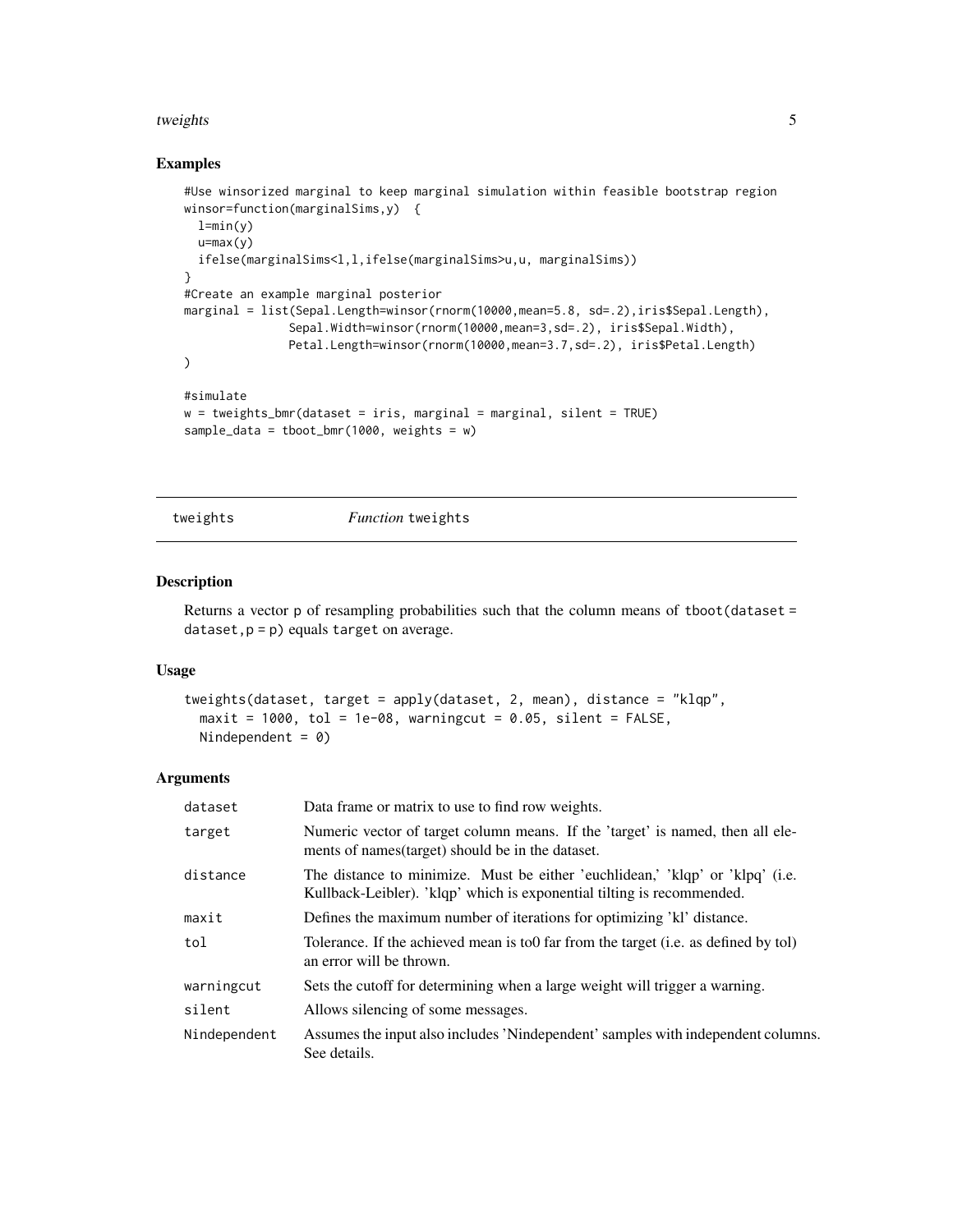#### <span id="page-5-0"></span>Details

Let  $p_i = 1/n$  be the probability of sampling subject i from a dataset with n individuals (i.e. rows of the dataset) in the classic resampling with replacement scheme. Also, let  $q_i$  be the probability of sampling subject i from a dataset with n individuals in our new resampling scheme. Let  $d(q, p)$ represent a distance between the two resampling schemes. The tweights function seeks to solve the problem:

$$
q = argmin_p d(q, p)
$$

Subject to the constraint that:

 $sum_i q_i = 1$ 

and

 $dataset'q = target$ 

where dataset is a n x K matrix of variables input to the function.

$$
d_{euclidean}(q, p) = sqrt(\sum_{i} (p_i - q_i)^2)
$$

$$
d_{kl}(q, p) = \sum_{i} (log(p_i) - log(q_i))
$$

Optimization for Euclidean distance is a quadratic program and utilizes the ipop function in kern-Lab. Optimization for the others utilize a Newton-Raphson type iterative algorithm.

If the original target cannot be achieved. Something close to the original target will be selected. A warning will be produced and the new target displayed.

The 'Nindependent' option augments the dataset by assuming some additional specified number of patients. These patients are assumed to made up of a random bootstrapped sample from the dataset for each variable marginally leading to independent variables.

#### Value

An object of type tweights. This object contains the following components:

weights Tilted weights for resampling

originalTarget Will be null if target was not changed.

target Actual target that was attempted.

achievedMean Achieved mean from tilting.

dataset Inputed dataset.

X Reformated dataset.

Nindependent Inputed 'Nindependent' option.

#### See Also

#### [tboot](#page-2-1)

#### Examples

```
target=c(Sepal.Length=5.5, Sepal.Width=2.9, Petal.Length=3.4)
w = tweights(dataset = iris, target = target, silent = TRUE)
simulated_data = tboot(nrow = 1000, weights = w)
```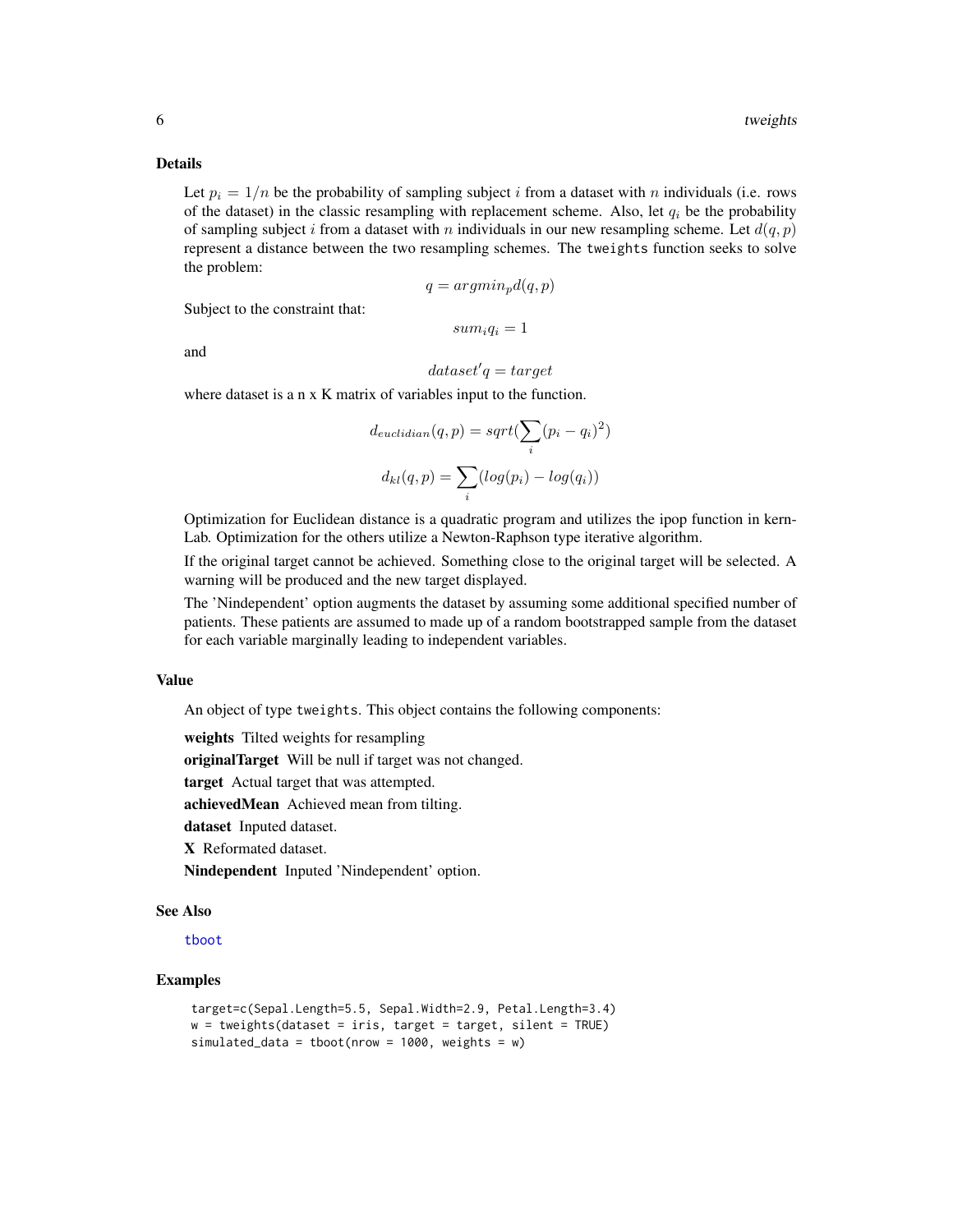<span id="page-6-1"></span><span id="page-6-0"></span>

#### Description

Set up the needed prerequisites in order to prepare for Bayesian marginal reconstruction (including a call to tweights). Takes as input simulations from the posterior marginal distribution of variables in a dataset.

#### Usage

```
tweights_bmr(dataset, marginal, distance = "klqp", maxit = 1000,
  tol = 1e-08, warningcut = 0.05, silent = FALSE, Nindependent = 1)
```
#### Arguments

| dataset      | Data frame or matrix to use to find row weights.                                                                                                        |
|--------------|---------------------------------------------------------------------------------------------------------------------------------------------------------|
| marginal     | Must be a named list with each element a vector of simulations of the marginal<br>distribution of the posterior mean of data in the dataset.            |
| distance     | The distance to minimize. Must be either 'euchlidean,' 'klqp' or 'klpq' (i.e.<br>Kullback-Leibler). 'klqp' which is exponential tilting is recommended. |
| maxit        | Defines the maximum number of iterations for optimizing 'kl' distance.                                                                                  |
| tol          | Tolerance. If the achieved mean is too far from the target (i.e. as defined by tol)<br>an error will be thrown.                                         |
| warningcut   | Sets the cutoff for determining when a large weight will trigger a warning.                                                                             |
| silent       | Allows silencing of some messages.                                                                                                                      |
| Nindependent | Assumes the input also includes 'Nindependent' samples with independent columns.<br>See details.                                                        |

#### Details

Reconstructs a correlated joint posterior from simulations from a marginal posterior. The algorithm is summarized more fully in the vignettes. The 'Nindependent' option augments the dataset by assuming some additional specified number of patients. These patients are assumed to made up of a random bootstrapped sample from the dataset for each variable marginally leading to independent variables.

#### Value

An object of type tweights. This object conains the following components:

Csqrt Matrix square root of the covariance.

tweights Result from the call to tweigths.

marginal Input marginal simulations.

dataset Formatted dataset.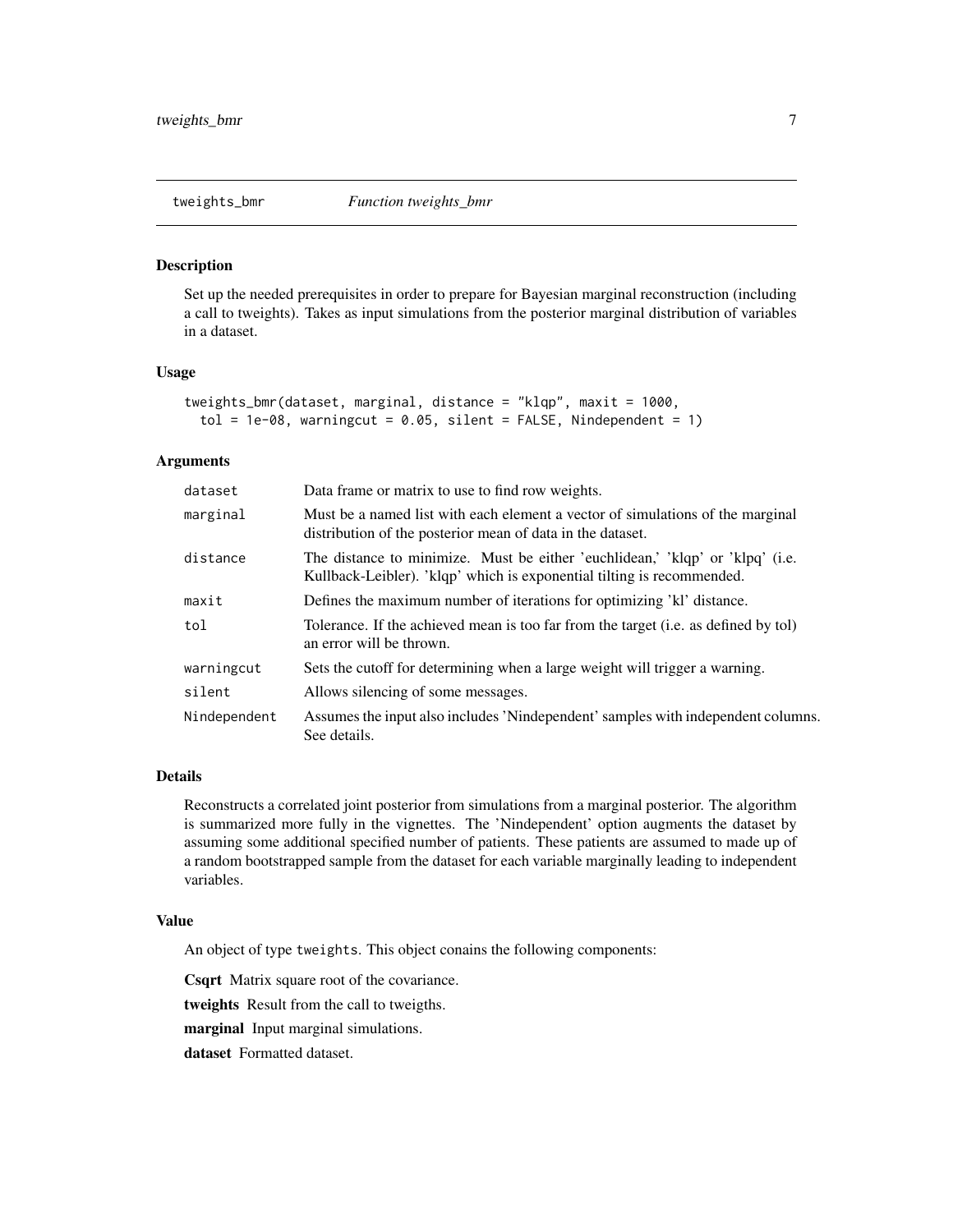<span id="page-7-0"></span>target Attempted target.

distance,maxit,tol, Nindependent, warningcut Inputed values to 'tweights\_bmr'.

Nindependent Inputed 'Nindependent' option.

augmentWeights Used for 'Nindependent' option weights for each variable.

weights Tilted weights for resampling

 $post1 = post_bmr(1000, weights = w)$ 

originalTarget Will be null if target was not changed.

marginal\_sd Standard deviation of the marginals.

#### See Also

[tweights](#page-4-1)

#### Examples

```
#Use winsorized marginal to keep marginal simulation within feasible bootstrap region
winsor=function(marginalSims,y) {
  l=min(y)u=max(y)
  ifelse(marginalSims<l,l,ifelse(marginalSims>u,u, marginalSims))
}
#Create an example marginal posterior
marginal = list(Sepal.Length=winsor(rnorm(10000,mean=5.8, sd=.2),iris$Sepal.Length),
               Sepal.Width=winsor(rnorm(10000,mean=3,sd=.2), iris$Sepal.Width),
               Petal.Length=winsor(rnorm(10000,mean=3.7,sd=.2), iris$Petal.Length)
)
#simulate
```
 $w =$  tweights\_bmr(dataset = iris, marginal = marginal, silent = TRUE)